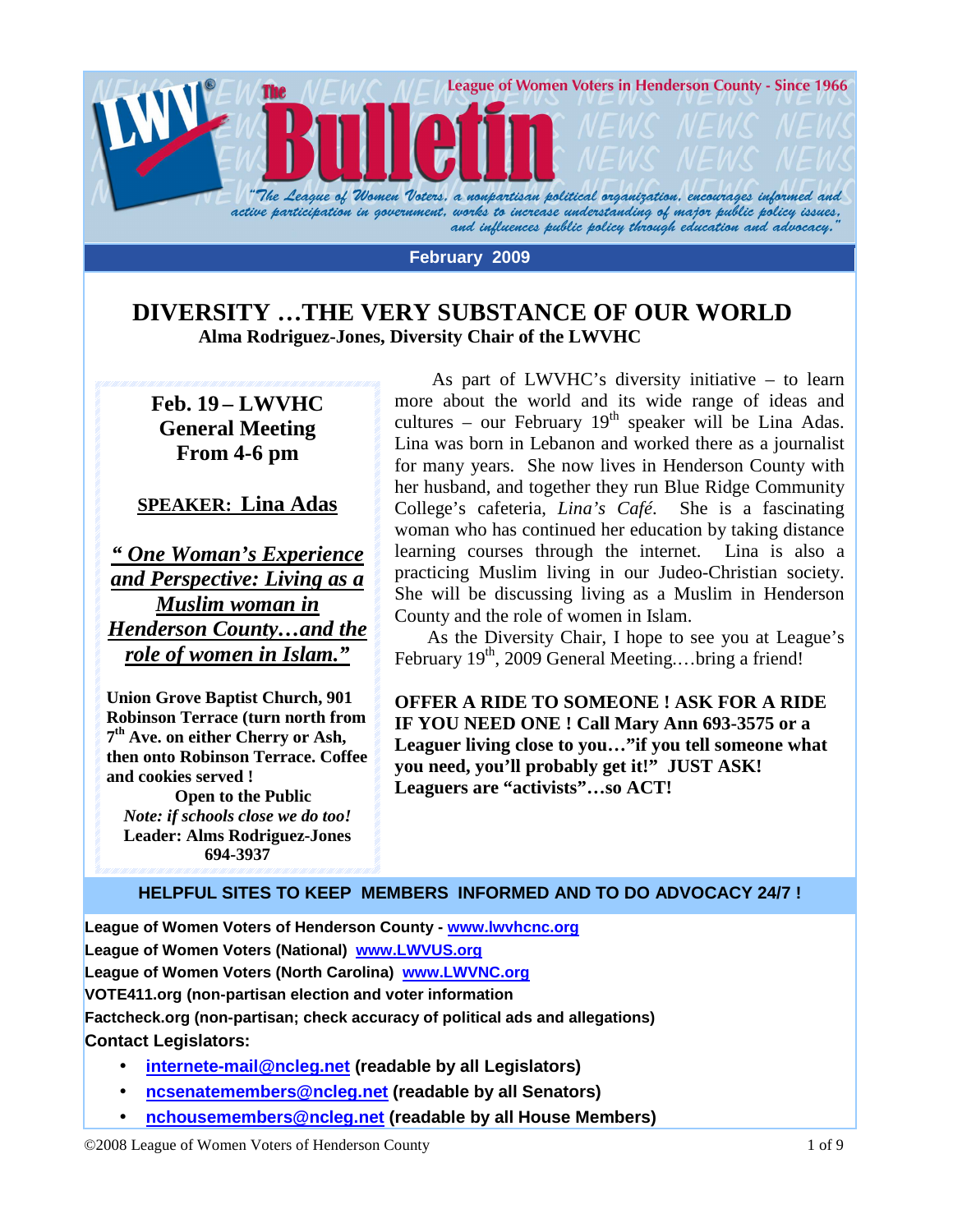### **HAPPY 89TH BIRTHDAY LWVUS! Nancy Glowacki, Pres.**

#### **"The year was 1920 when the nation felt a jolt! The women of our country finally won the right to vote! And in that year another special 'happenin' was done, when the League of Women Voters saw its life begun!".**

Our League performing troupe has sung these words in front of varied audiences with satirical humor and great pride ! In 89 years, League , powered by volunteers who do a professional job, has been driven by its mission to educate and advocate and to promote an open governmental system that is representative, accountable and responsive! Here in Henderson County, for 44 years, that mission has been mirrored ; the LWVHC has much of which to be proud! Many programs and institutions exist here because League put their shoulder to the task and need.

 All of the above is a perfect reason to bring us all together on Feb. 12 to celebrate the past, renew our vigor for the present, and build community with former, elder, and current members ! We will remember, share and just talk…we will sing and be sung to…we will "break cake" together…and have a great time, all of us volunteers! **IT'S A UNIQUE EVENT! BE THERE!** 

# **NATIONAL POPULAR VOTE COMPACT STUDY GROUP Natalie Zitnick, Democracy Speaks, Chair**

 Two meetings of the first National Popular Vote Compact Committee have been held: Jan. 13 and January 29. Members of the Study Group are : Kathy Baluha, Helen Wright, Marion Huffman, Natalie Zitnick, Lee Luebbe, Iris Vanek, Ruth Haines, and Rudi Simko. - The next meeting will be held on Monday, February 16,  $1 - 3$  PM at the Flat Rock Village Hall at which time the pros and cons of NPV will be the content of the meeting as well as the actual wording of the Compact.

 Information for the NPV Compact Study can be found on www.lwv.org. March and April editions of the Bulletin will convey pros and cons as well as consensus questions. Consensus on this fast track study will be conducted at the April 16, Agudas Israel Synagogue, 7 PM.

 **. Be sure to participate! What organization is better equipped than the LWVUS to tackle this topic!**

#### **BACKGROUND FOR THE NATIONAL POPULAR VOTE COMPACT**

 The League has a long-standing position in support of the direct election of the president by popular vote. Now, League members have the opportunity to consider whether to support the National Popular Vote Compact (NPV Compact) as a viable process to achieve that result. The NPV Compact would avoid the need for a constitutional amendment abolishing the Electoral College (EC), and would assure the individual receiving he most votes would become president.

 The NPV Compact proposal uses the mechanism of the EC. States that legislatively enact the NPV Compact would agree that their state electors would vote for the individual that received the most votes nationwide. Thus, the popular vote count from all 50 states and the District of Columbia would be added together. State elections officials in all states participating would award their electoral votes to the presidential candidate who receives the largest number of popular votes.

 This alternative method of assigning a state's EC votes would take effect only when enacted by states collectively possessing a majority of the electoral votes. This 270-vote threshold also corresponds essentially to states representing a majority of the people of the United States.

 The plan includes procedural provisions to help assure smooth functioning of the agreement – conditions that deal with states deciding to withdraw from the Compact at the last moment, enforcement issues and recounts.

Currently four states have passed legislation to enact the NPV Compact.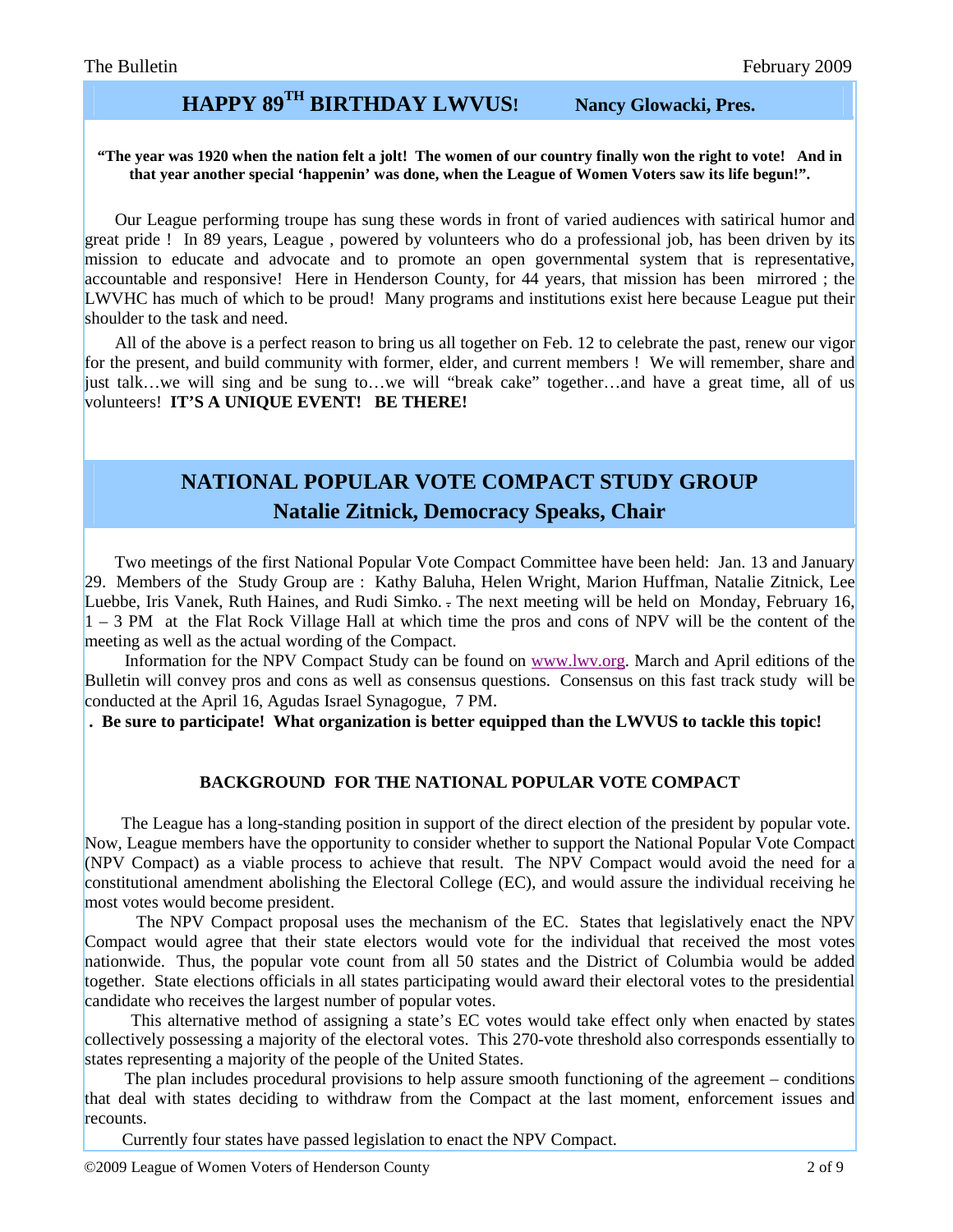#### **WHAT IS THE CURRENT POSITION OF LWVUS RELATED TO THE ELECTION OF THE PRESIDENT?**

 The League of Women Voters of the United States believes that the Direct-popular-vote method for electing the President and Vice President is essential to representative government. The League of Women Voters believes, therefore, that the Electoral College should be abolished. The League also supports uniform voting qualifications and procedures for the presidential elections. The League supports changes in the presidential election system – from the candidate selection process to the general election. We support efforts to provide voters with sufficient information about candidates and their positions, public policy issues and the selection process itself. The League supports action to ensure that the media, political parties, candidates, and all levels of of government achieve these goals and provide that information.

#### **WHAT DOES THE CONSTITUTION STATE ABOUT STATES' POWERS AS RELATED TO THEIR ELECTORAL VOTES ?**

 The U.S. Constitution (Article 11, Section 1, Clause 2) gives the states "exclusive" and "plenary" power to control the manner of awarding of their electoral votes.

 "Each State shall appoint in such Manner **as the Legislature thereof may direct,** a Number of Electors…." (emphasis added).

# **UPDATE ON NATURAL RESOURCES LOCAL**

#### **Submitted by Jan Allen , Chair/Advocate**

Since several League members have become aligned with ECO and are working to support League positions as well as become more familiar with the work of environmental groups in HC, viable outcomes are emerging.

Katie Breckheimer and Marian Lowry are working on revising our local position on Solid Waste, which was last revised in 1998. The revision will be complete before our annual meeting in May.

Geri Conley (for the League) and Katie Breckheimer (for ECO) have been instrumental in the upcoming forum on recycling jointly sponsored by LWVHC and ECO. The forum will be held on Tuesday, Feb. 17 at 7 p.m. at the library. An article about this event follows this update.

Jan Allen is helping ECO repair and refurbish nets used in water quality assessment and will take training this spring to help collect water samples from area streams, an important function of ECO.

### **LEAGUE AND ECO COLLABORATE ON RECYCLING EVENT Submitted by Katie Breckheimer, LWVHC and ECO**

 The League of Women Voters of Henderson County and ECO (the Environmental Conservation Organization) will co-sponsor a forum on recycling on Tuesday, February 17, from 7:00 to 8:45pm in the Kaplan auditorium of the downtown library. Panelists will present on topics related to the forum's title: **"Local Recycling - Where Are We Now, and Where Are We Going?**" Questions from the audience will be addressed after the panel speaks.

 In May, 2008, the Henderson County Commissioners gave unanimous consent to a 20-yr Solid Waste Vision plan. Within the Vision was a call for stepped-up county recycling programs. The first 3 forum panelists will represent the County: **Commissioner Chuck McGrady, Solid Waste Manager Will Sagar**, and **Sustainability Coordinator Adrienne Outcalt.** They will discuss various elements of the 20-yr vision plan.

 Also presenting will be **Tom Wooten, Director of Public Works** for the City of Hendersonville. Wooten will explain how the City manages its current collection, in which residents have their waste picked by a Public Works crew, and their recyclables picked up by Curbside Management Incorporated, a material recovery company based in Woodfin.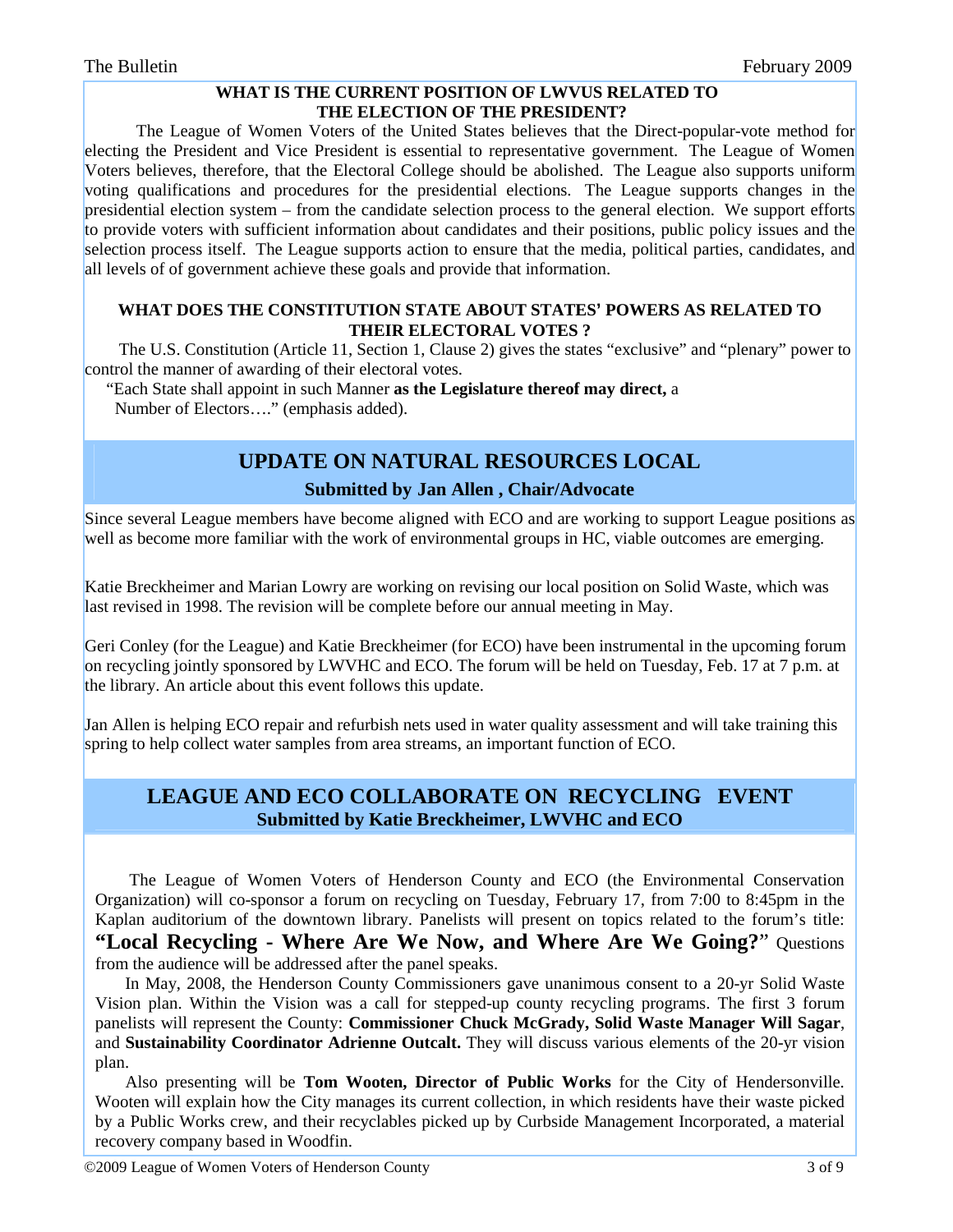The final panelist will be **Tom Rhodes from the NC Department of Pollution Prevention and Environmental Assistance**. Rhodes will speak to the state's recent legislation, S1492, and explain what new oversight and assistance we can expect from the state. He will also mention some of the more effective and efficient waste reduction programs in North Carolina and how Henderson County compares.

 "ECO and the League are collaborating on this forum because both organizations believe that waste reduction and recycling are very important elements of a good integrated Solid Waste program," stated organizer Geri Conley. Conley, an avid recycler, is a member of both League's Natural Resources Committee and ECO's Recycling Committee.

### **EMERGING WATER SHORTAGES? Barbara Barnett, Chair-Advocate…. Natural Resources State/National**

 The LWVUS has developed Principles and Public Policy Positions after study of the issues. The Natural Resources Principle is "to promote conservation and development of natural resources in the public interest." The League Resource Management position states "Resource Management decisions must be based on a thorough assessment of population growth and of current and future needs. The carrying capacity of each area 's natural resources must be considered in the process,…". (Impact on Issues).

 The North Carolina State Assembly commissioned a study by the University of North Carolina, Chapel Hill and Duke University on Water Management. The Study recommended : l) the establishment of a permit system for industries, utilities and municipalities & others; 2) the development of planning models for 17 river basins, 3) the establishment of statewide goals for water conservation; 4) the encouragement of water systems to charge sufficient rates to cover operating maintenance costs.

 The ongoing drought offers a glimpse of the future. Conflicts over water resources are evident: South Carolina has filed suit over water rights with North Carolina. The Co-Chair of the State Environmental Review Commission will be introducing legislation for a Comprehensive Plan for Water Policies. This is the kind of Legislation the LWV State Board should be considering and assessing for support in the 2009 State Assembly.

 The Henderson County Commission has formed the HC Water Supply and Distribution Task Force to determine what the water demand is within Henderson County and whether the area has enough water to meet it. Henderson County has 44 public water systems and Hendersonville is the largest supplier of water in the County (Times News l-16-09).

 *The economic development policy goals of the HC Comprehensive Plan may be in conflict with the changing contemporary weather patterns. The priority issues are growth management, the County's economy, and fiscal concerns. The Strategic Plan and Land Development Code carries out the aforementioned stated priorities. The present controversy over the extension of water lines to subdivisions contrary to the Comprehensive Plan is tenuous. The wording of prohibitions of development is modified, e.g. "most" industrial or regional land uses should be prohibited in the RAA zoning area.* 

 Recently the HC Planning Board decided against making changes to the Land Development Code that would require developers to provide proof of sufficient water supply in rural areas to get final approval, i.e., 60 percent of proposed lots. The Constitution of the United States gives the States the power to regulate intrastate commerce. The Supreme Court has defined this provision as "all business". Counties are the creation of the State and carry out the "Police Powers" : the health, safety and welfare of the people. States have required counties and cities to develop Comprehensive Plans . In 1926, the Euclid Case found that each community had the right to determine its own character as long as it did not disturb orderly growth. The States "Enabling Acts" for planning allows for modification and exceptions to an ordinance**. This is why the League of Women Voters should support a Comprehensive Statewide Water Plan with goals for Water Conservation.**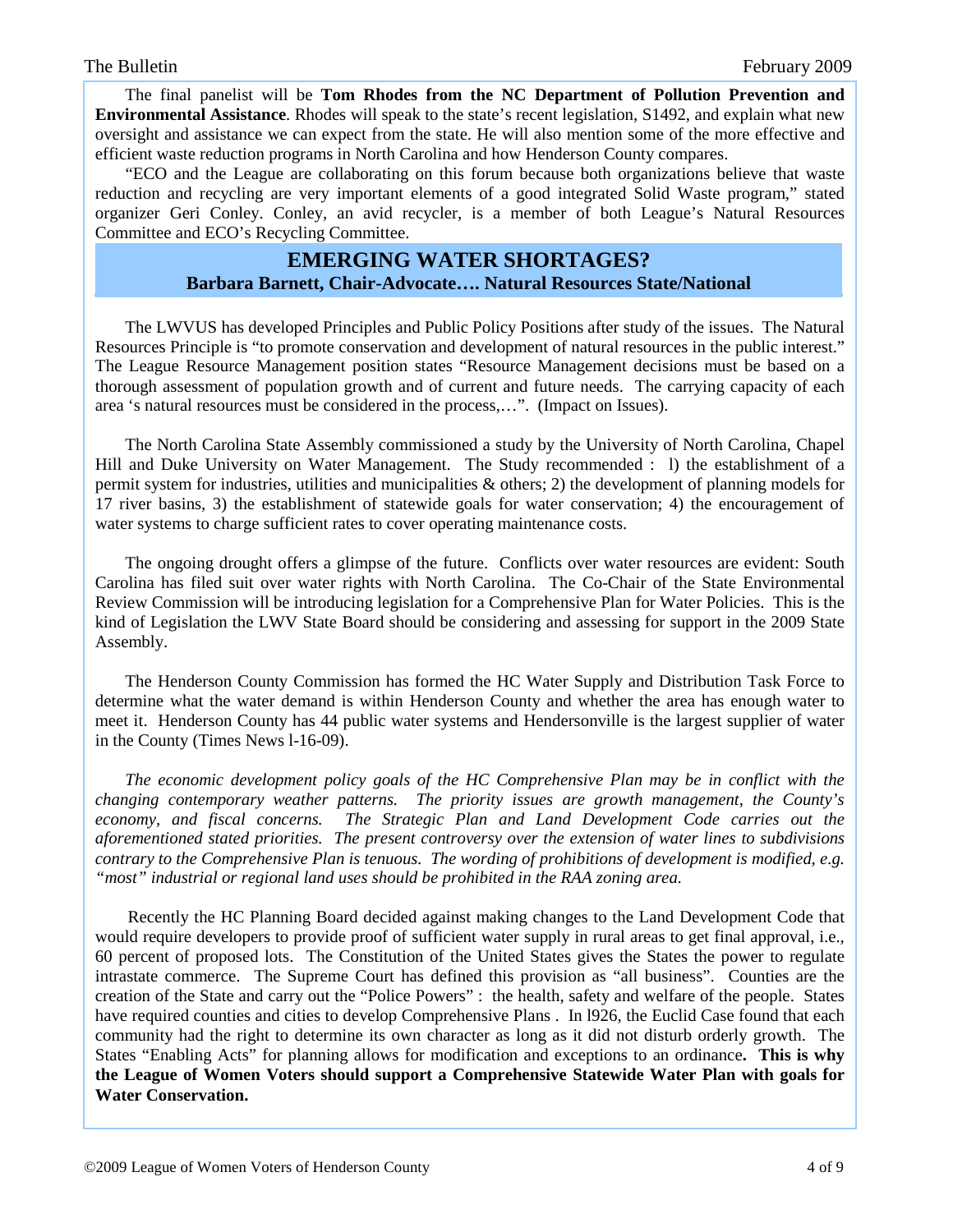### **STATE LEAGUE BOARD TO HOST REGIONAL MEETING IN ASHEVILLE MARCH 14 AND WE'RE ALL INVITED! Lee Luebbe**

 The LWVNC Board is moving around the State of NC to give local Leagues an opportunity to put faces with names and to conduct a workshop for the local Leagues in western North Carolina. League of Macon County, Madison County, Henderson County and Asheville/Buncombe Leagues will be coming together **Saturday, March 14, 10 AM , at the Deerfield Retirement Center, 1617 Hendersonville Road, Asheville.** 

 The title of the **workshop is "Don't Beat a Dead Horse"** -- is one way to say that not every League needs to have the same model of leadership in order to carry out the mission and vision of LWVNC. Flexibility is needed to meet today's schedules and demands. It will be great to share ideas and learn from each other.

**Save the date now** if you'd like to meet other League members, share what we are each doing successfully and what we might learn from each other. More details will be forthcoming in LWVHC March Bulletin and in NC Voter.

 The **State Board meeting will be held Friday evening, March 13, 7 – 9 PM** at the Deerfield Retirement Living Center – same address as above. State Board meetings are **open to any and all League members.** In conducting State Board meetings and regional workshops in various parts of the State, the LWVNC is anticipating local League members will attend and thereby get more connected to the members of the State Board and also gain support from other local Leagues.

### **GOOD NEWS FROM STATE LWV !**

 Beverly Kawalec, Advocacy Chair, is happy to announce that the LWVNC has hired Ms. Erin Connelly to be our Project Coordinator. Erin started work last Monday and has jumped right in to the position.

 Erin is a native North Carolinian who now lives in Knightdale. She has a Bachelor of Arts degree (2004) from Emory and Henry College in Emory, Virginia with a major in Political Science/Public Policy and Community Service. She lived and worked in Washington, DC, from 2005 to 2008. She returned to North Carolina for a more balanced and less stressful life. She is excited about working for the League and is already working enthusiastically.

 Erin will work part time, up to 20 hours per week. As Project Coordinator her main duties will be reporting to the League membership about the League issues in the General Assembly; coordinating the activities of the State Convention; and developing and implementing a fund raising database. Erin will work from home with occasional trips to the shared office. Erin will report to Judie Burke.

### **NEW MEMBER NEWS Mary Ann Engel, Membership Chair**

 Please welcome our newest member, **Shirley Younger**. Shirley moved to Hendersonville from Rochester, New York just two months ago to be closer to her son and his family. Although she's never been a member of League before, she says that whenever she wanted to know more about propositions which were to be on the ballots, she checked our League's website for the details. Last year Shirley visited Susan B. Anthony's home and is very interested in the wonderful heritage of our strong, pioneering women in the fight for women's rights. While she hopes to become involved in one or more of our committees, right now she'd like to "start small" and check out where she'd like to fit in. You can reach Shirley at 692-4170 or Shirley.younger@att.net. Her new home is in Plantation Walk at 137 Exeter Court, Hendersonville, 28791.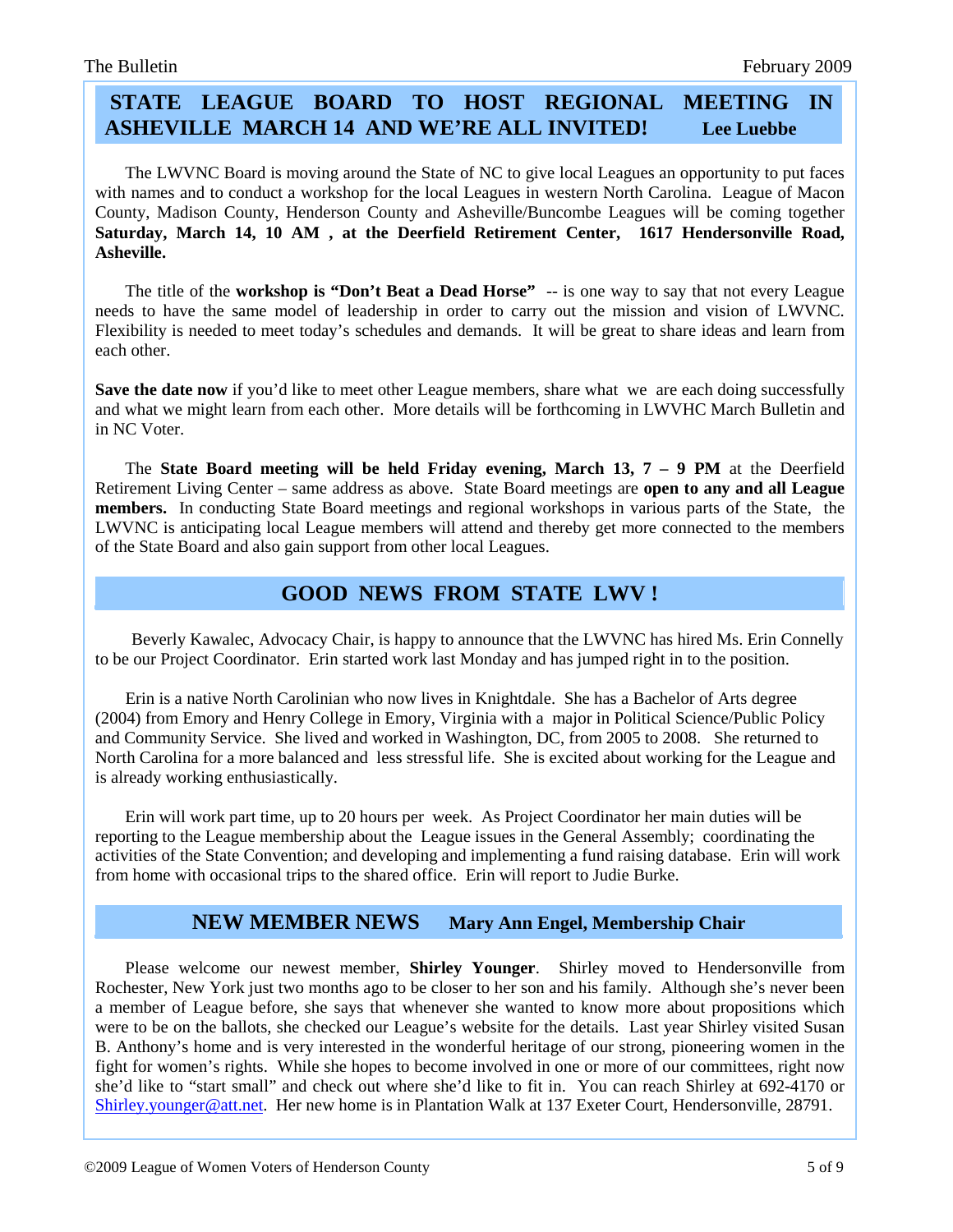### **HERE'S A "HEADS UP" ON HEALTH PROGRAM AT MARCH GENERAL MEETING Martha Sachs, Social Policy Chair/Advocate**

 **Our March 19th General Meeting, " To Your Health", will present two sides of a very thorny and timely subject, universal health care.**

 On the one hand, **The N.C. Justice Center, Health Access Coalition will be coming from Raleigh** to give a presentation on the plan they believe is the only one that has a chance of passage in the State Legislature. **This is a plan, similar to that proposed by President Obama**, which would continue to utilize private insurers to provide coverage, but with a variety of government subsidies available to those unable to afford the different premiums.

 **The U.S.League of Women Voters has long held a position favoring a " Single Payer System** ". We will be **showing an extremely informative and comprehensive DVD**, **entitled "Health, Money and Fear"** from a physician in Oregon, which has numerous presenters explaining what is wrong within our present system. It covers the pharmaceutical industry,the liability and torte system, the insurers, the rationing of care, the primary care crisis and other problems. Then, "what can we do about it?"

 It is our hope that, after viewing this, you will be as excited as we are about the possibility of spreading it to friends and family throughout the U.S. and urging them to pass it on to their Senators and Congressional Representatives. If enough people write, phone and e-mail - we can make it happen. A majority of physicians in this country are already supporting it. The time is now!

The meeting will be held from  $3 - 5:30$  pm (a little extra time in case discussion requires it), at Agudas Israel Temple, located at the intersection of White Pine Drive and Glasgow. It is open to the public - as are all LWVHC meetings. **Y'all come!** 

#### **LEGISLATION…HEDGE-I-SLATION…HOW DO WE KEEP UP WITH IT? FROM THE LEADERSHIP Nancy Glowacki, Pres.**

 As members of League, we are committed to the responsibility of "being in the know" about legislation creation in committees, whether or not the contents are in sync with League positions, and when they are about to be voted on, if League has something to say, it needs to "say it" loud and clear to our elected officials. That's a lot to expect of each one of us and the volume of legislation under consideration is a challenge. Fortunately we have members with specific portfolios and knowledge of what's happening who give our League members **ALERTS! CALL TO ACTION!** on occasion. We know that letters work…phone calls work and as Leaguers, this work is our work. **AND SO WE ACT! PROMPTLY AND IN NUMBERS! No "hedge-i-slation" (or hesitation) on legislation!** 

 From the NC Voter, **"it is both a right and a responsibility of citizenship to advocate and lobby. Embracing a cause, attempting to shape public opinion, and working to improve your community is active civic engagement."** Have you been noticing and reading our League's Sunday column **"The League View"** in the Times-News ? focuses on this very concept of educating citizens as to how they can get involved in the community…the why's, the how's, and wherefore's! Renee Kumor has been doing a spectacular job of turning columns out like "hotcakes" , encouraging, educating, and enlightening people to this process of "right and responsibility".

 Beverley Kawalec, State League Board, responsible for Legislative Updates from the State said in her January 2009 report that the **NC 2009-10 General Assembly** session requires a majority of all members to be present in the Senate and House; they meet in their respective chambers Monday thru Thursday and meeting in committees re: specific bills. They then return home to be available to their constituents (that's us) on weekends. **The LWVNC has set 4 focii during this Regular Session 1) campaign and election reform, 2) access to government, 3) environment and 4) tax and budget fairness. The League will continue to send us updates. Martha Sachs, our Social Policy Chair, expressed grave concern that Healthcare is not included . \***More next Bulletin! Keep a watchful eye!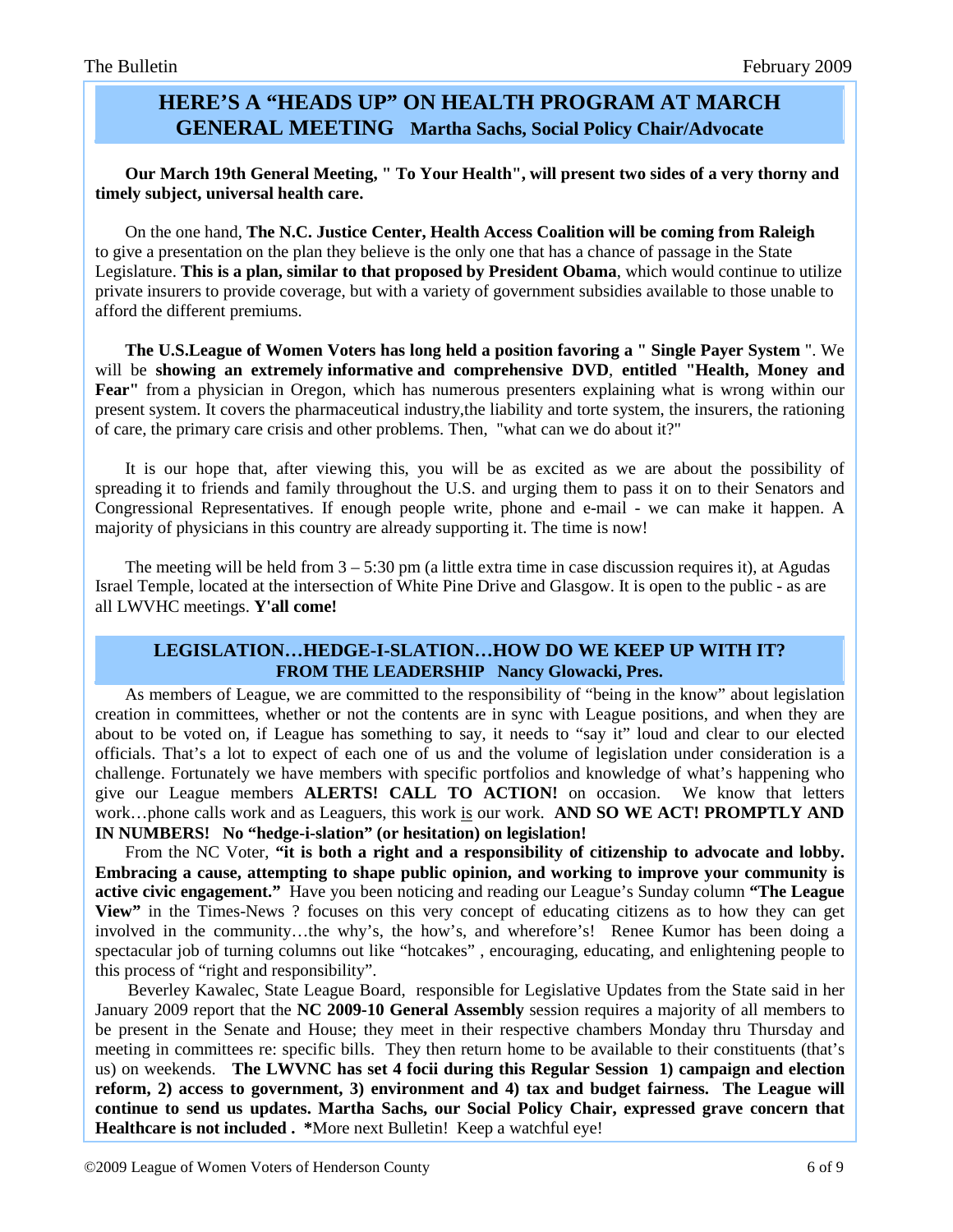### **SHARE AND CARE…**

 Several of us attended visiting hours and/or the Life Celebration for **Lillie Ricketts** , a beloved League member. Lillie was the best friend of Madeline Royes, another League member; and Lillie's smile and loving spirit will be missed by all the people she has touched over her years of community service, very notably with WCCA and related projects…always ready to help.

 Our empathy and support was also extended to **John Bahnak** a League member who experienced the loss of his wife Val.

 **Sherry Harris** is starting her recovery from rotator cuff surgery two weeks ago (we're hoping to drive her to the Birthday Party in two more) and **Joe Glowacki** is driving and doing extremely well after shoulder replacement Dec. 3. Bionic Leaguers!...sounds dangerous indeed!

 How about sending some cheery "hello" cards to a Leaguer , **Jean Weaver**, one of our elders and long time members, who is now confined to a wheelchair in her apartment at Heritage Hills. She says she "misses League" so much and we will do our best to transport her to the Birthday Celebration! Her address is 2500 Heritage Circle, HVL, NC 28791.She would love visits too!

| LWVHC CALENDAN FEBNUANT 2009                                                                                               |                                                                                                                                                                                                                                                                                                                                                                                                                                               |
|----------------------------------------------------------------------------------------------------------------------------|-----------------------------------------------------------------------------------------------------------------------------------------------------------------------------------------------------------------------------------------------------------------------------------------------------------------------------------------------------------------------------------------------------------------------------------------------|
| <b>Thurs. Feb. 5 11-1</b><br><b>Board Meeting</b>                                                                          | <b>WCCA Conference Room</b>                                                                                                                                                                                                                                                                                                                                                                                                                   |
| Thurs. FEBRUARY 12TH<br><b>HAPPY BIRTHDAY</b><br><b>PARTY!! 2-4 PM</b><br><b>FOR ALL WHO LOVE</b><br><b>LEAGUE!</b>        | The invites have been sent, phone calls made, rides arranged and we're looking to<br><b>CELEBRATE 89 YEARS OF LWVUS at the Trinity Presbyterian Church on</b><br>Blythe from 2-4talk, sing, eat cake and "raise a hulla-ba-loo"! Former and<br>current members, all ages, are most welcome. Need a ride? Call Mary Ann 693-<br>3575 or Nancy 693-5257 PLEASE! We'll come get-cha! Note: if schools are<br>closed because of snow, we are too! |
| Tues. FEB. $17TH$<br><b>LWVHC AND ECO CO-</b><br><b>SPONSOR RECYLING</b><br><b>FORUM</b>                                   | A MOST IMPORTANT UPDATE ON LOCAL RECYCLING "Where are we<br>now and where are we going". Please see the article for details about speakers<br>and content.                                                                                                                                                                                                                                                                                    |
| FEB. $19^{th}$ 4-6 pm<br><b>League's General Meeting</b><br><b>Speaker: Lena Adas</b><br>"A Muslim Woman's<br>Perspective" | Celebrating Diversity! Listening to othersreally hearing their experience, their<br>perspectiveengaging in dialogueall this goes a long way toward<br>understanding! See the front page for more details, and plan on coming and<br>bringing a friend to League. When we build community, we build League.                                                                                                                                    |
| <b>FEB. 25</b>                                                                                                             | <b>DEADLINE FOR BULLETIN ARTICLES; publishing date March 1.</b>                                                                                                                                                                                                                                                                                                                                                                               |
| March 5 11-1<br><b>BOARD MEETING</b>                                                                                       | <b>WCCA Conference Room</b>                                                                                                                                                                                                                                                                                                                                                                                                                   |
| March will also be an<br>exciting month for<br>League!                                                                     | Coming up! March brings SPRING!, Women's History Month, a General<br>Meeting on HEALTH (and a healthy debate!), and Sunshine Week !                                                                                                                                                                                                                                                                                                           |

# **LWVHC CALENDAR FEBRUARY 2009**